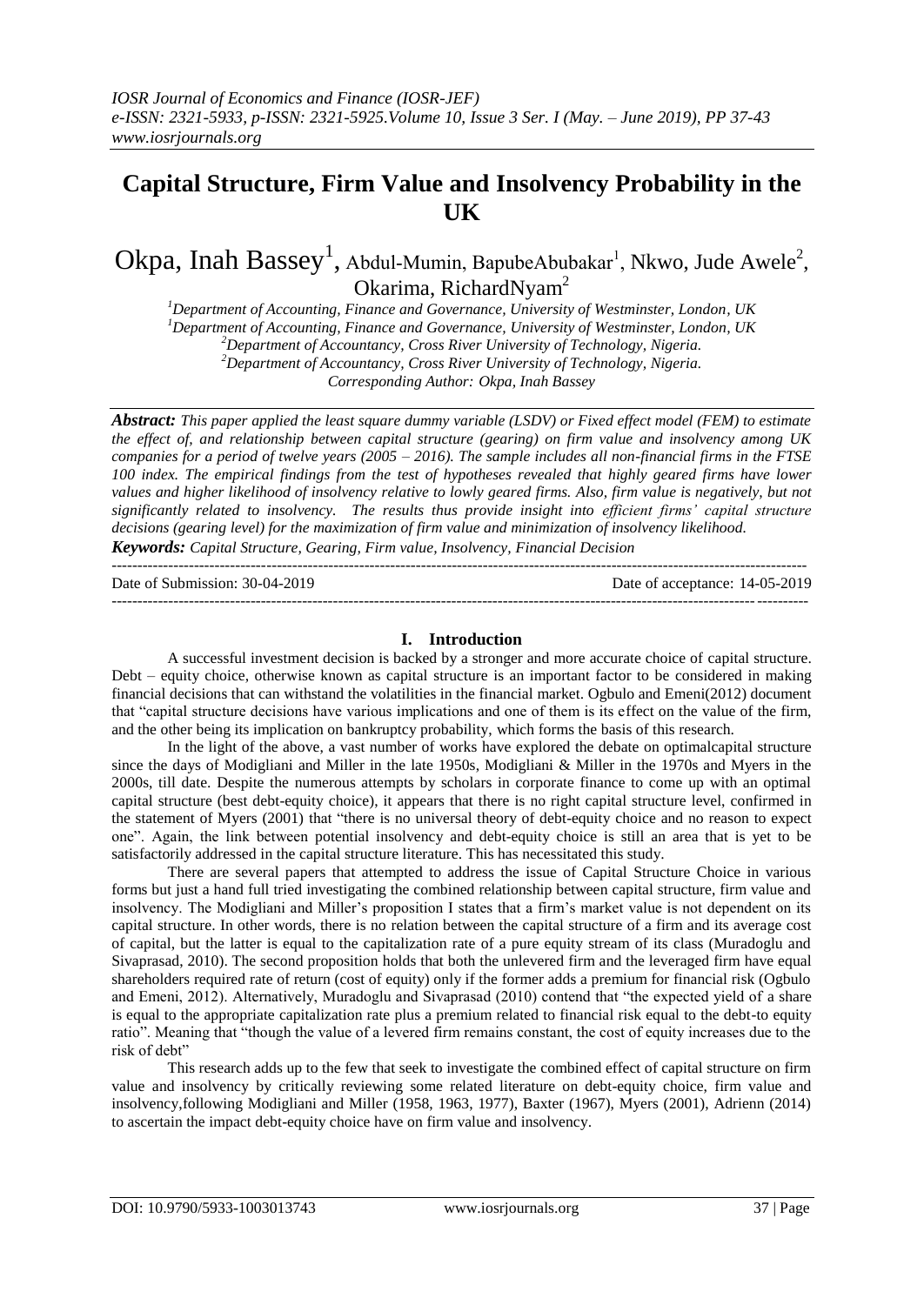### **II. Literature Review And Hypotheses Development 2.1Capital structure and Firm value**

Pandey (2004) opines that the value of a firm is the sum of the values of all its securities. That is, the sum of its equity and debt if it's a leverage firm and the value of only its equity if it is an unleveraged firm. The value of the firm"s equity is the discounted value of its shareholders" earnings called net income. That is, the net income divided by the equity capitalization rate or expected rate of return on equity. Ogbulo and Emeni (2012) advance that the capital structure of a firm is basically the debt equity mix of that firm. While equity is made up of paid-up share capital, share-premium, reserves and surplus and/or retained earnings, long term debt on the other hand, refers to all other debts that are due for payments in a year or more time.

The relationship between capital structure and firm"s value can best be explained by a brief review of the different theories on capital structure. The traditionalist theories as well the irrelevance theory of Modigliani and Miller (1958)believe that capital structure is relevant in determining a firm"s value, where the former considered a perfect market, and the later considered effect of tax shield and other imperfection in the capital market. The pecking order theory of Myers and Majluf (1984) state that there is a correlation between capital structure and firm"s value because a firm"s value can increase if the right form of capital is used. That is, financing with internal fund when available instead of financing with external fund. And when internal fund is completely depleted, debt should be preferred to equity because of the low transaction cost, tax benefits and other advantages attached to it. The trade-off theory also states that there is a relationship between capital structure and firm"s value because firm"s value can increase if the proper debt-equity mix is used in the firm.

Jensen (1986) posits that "when firms have more internally generated funds than positive net present value projects; debt forces the managers to pay out funds that might otherwise have been invested in negative net present value projects. This over-investment problem can be lessened if managers are forced to pay out excess funds for servicing debt, therefore enhancing the firm"s value". Myers (1993) suggests that, "a firm with outstanding debt may have the incentive to reject projects that have positive net present value if the benefits from accepting the project accrue to the bondholders without also increasing shareholders' wealth. This under – investment problem can harm the value of firms, especially for the firms with high levels of future investment opportunities".

In the gearing literature, Modigliani and Miller (1963) demonstrate that when corporate tax laws allow the deductibility of interest payments, the market value of a firm is an increasing function of leverage. With corporate income tax rate and on an after-tax basis, firm value increases with the leverage, because interest is a tax-exempt expense. It means that firms can maximize their values by using more debt financing. *"*If companies use debts, their value of the firm can be increased by adding debts".Miller"s (1977) incorporates the personal income tax (personal marginal tax rates for dividends and interests respectively) along with the corporation income tax to examine the gain from leverage for stockholders in a firm holding real assets. The market value of a highly-geared firm incorporating the effect of both corporate and personal taxes in his model shows thatthe despite the higher tax liabilities on interest at the personal level, the interest tax-shield benefit from leverage improves firm value. Fernandez (2005) adds that whether cost and risk of the leverage (highly-geared capital structure)areconsidered or not, the present value of the tax shields is always positive, leading to higher firm value. Therefore, we hypothesise:

**H1**: Firms with highly geared capital structure have higher values than firms with lowly geared capital structure

# **2.2 Capital structure and Insolvency**

Any extension of credit payment periods by an individual or firm are indications of risk of timely payment. Individuals or firms show early signs of insolvency, when they are consistent in defaulting payment. But for the power granted debtors to seize and liquidate assets of defaulted creditors, no individual or organization would have engaged in long term borrowing (Amour, 2001). Baxter (1967) defines insolvency as "the inability of an individual or business firm to meet contractual financial obligations as they come due" and the Association of Business Recovery Professionals (2008) says: "A company is insolvent (unable to pay its debts) if it either does not have enough assets to cover its debts (i.e. value of assets is less than amount of liabilities), or if it is unable to pay its debts as they fall due". The common sense from both (Cash Flow) definitions is the inability of a firm to pay its debtors at an agreed time.

Belcher, (1997) defines a Balance Sheet Insolvency as an accounting concept that signifies the book value of a firm"s assets is less that its liabilities. As the value of a firm reduces, it will get to a point where its liabilities are more than its assets and hence, it will be seen as insolvent.

Warner (1977) describes this to be a situation where a firm is unable to liquidate debt or suffering from deteriorating financial conditions. Wruck(1990) adds that in this situationthe firm"s operating cash-flows are not sufficient to satisfy current obligations, and the firm is forced to take corrective actions. Warner(1977) and Kim(1978) explored the leverage level and bankruptcy probabilities and found that when increasing the level of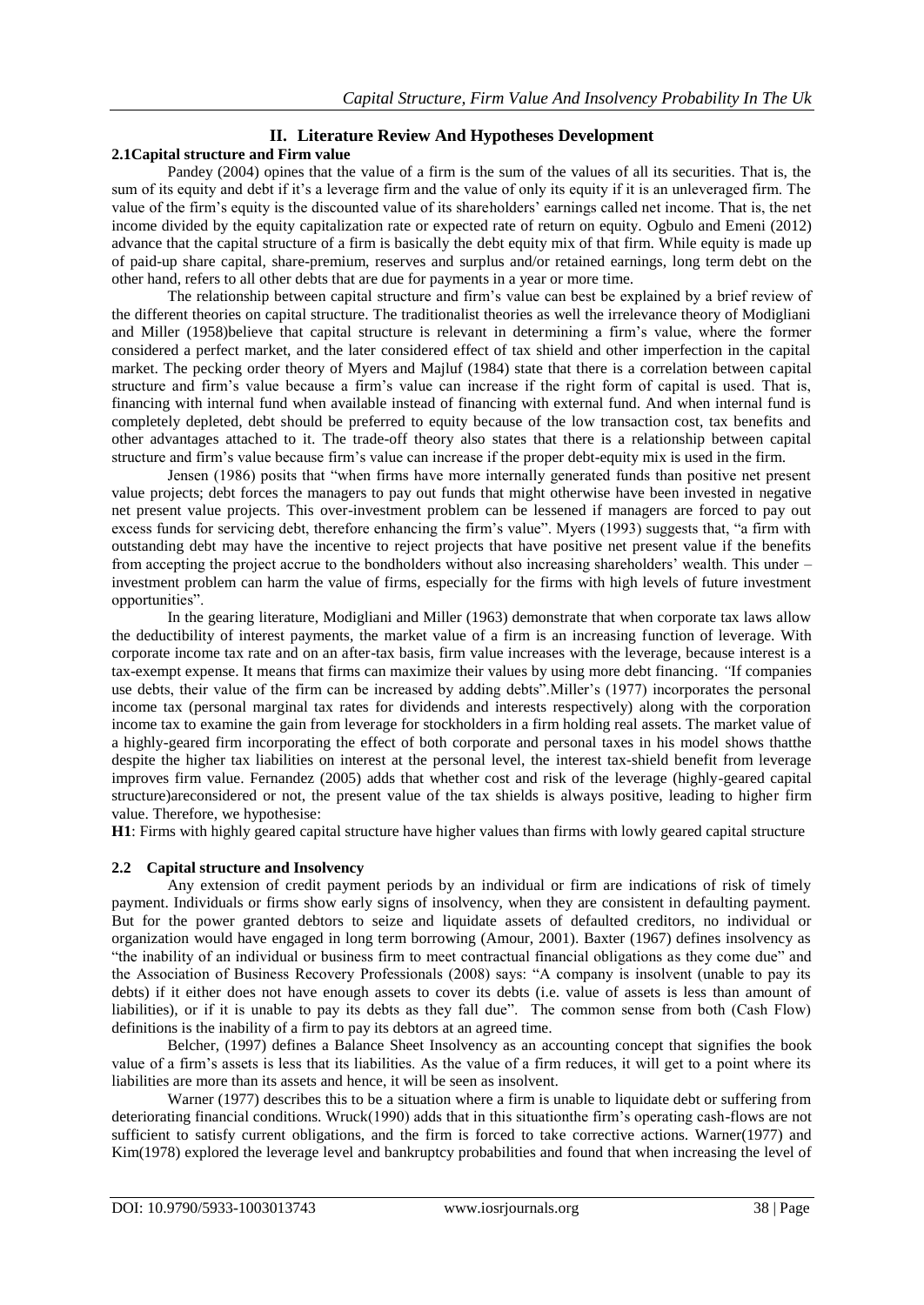debt usage, the probability that a financial distress occurs is also expected to increase. In other words, their bankruptcy probabilities are certainly higher.

Higher calculations of agearing ratio indicate a company has higher degree of leverage and is more susceptible to downturns in the economy and in the business cycle. This is because firms that have higher gearing have higher amounts of debt to servicewhen compared to owner"s equity. As described above by Modigliani and Miller (1958), if companies use debts, their value of the firm can be increased by adding debts. However, if debts keep increasing overtime, the companies' risks will be high, and the possibility of bankruptcy will emerge (high potential of insolvency). Therefore, there will be trade-off with cost of bankruptcy, if debts keep increasing. As the debts increase, the firm runs into a greater risk of defaulting in interest and principal which increases thepossibility of insolvency. Thus, we hypothesise:

**H2**: Firms with highly geared capital structure are associated with higher possibility of insolvency than firms with lowly geared capital structure

## **2.3 Firm Value and Insolvency**

According to Altman (1968, 1993), the better the firm financial quality, the lower the insolvency and bankruptcy probability. Based on Leland (1994, 1998) model, the bankruptcy (insolvency) probability is a negative relationship with firm values. Thus, the firm value is an increasing function with the firm financial quality, but is a decreasing function with firm insolvency (bankruptcy probability) through debt financing. Cheng and Tzeng (2010) indicate that the positive influence of leverage to firm value tends to be stronger when firm financial quality is better. Since insolvency reduce firm value, then, a firm"s debt value has a negative relationship with its insolvency (otherwise bankruptcy probability). Firms with a higher bankruptcy probability will be demanded to pay higher interest on debt and comply with more constrains in debt covenants. The demands may further increase the firm"s insolvency probability, thus further reducing firm value. Therefore, we hypothesize:

**H3**: Firms value is negatively related to insolvency

# **III. Data And Methodology**

## **3.1 Data**

This research used non-financial annual UK data of FTSE 100 firms listed on London Stock Exchange (LSE) for the period between 2005 to 2016 obtained from Bloomberg. The sample in this study consisted of 80 non-financial companies in FTSE 100 that provide annual report from 2005 to 2016 consecutively. For accurate analysis, firm-year observations that did not have data of the variables studied were deleted. As a result, 28 firm year observations were deleted, leaving 932 firm-year observations for analysis. However, due to using cross section fixed (dummy variable) model, the final sample is 922 firm-year observations. The analysis is performed using Eviews 9.5.

#### **Design and Model Specification**

This study adopted an explanatory non-experimental research design to investigate the relationship between capital structure, firm value and insolvency. Explanatory research seeks to establish causal relationship between variables (Saunders et al., 2009 & Robson 2002). According to Kerlinger and Lee (2000) an explanatory non-experimental research design is appropriate where the researcher is attempting to explain how phenomenon operates, by identifying the underlying "non-manipulated" factors that produces change in it.

In this study, the least square dummy variable (LSDV) or fixed effect model (FEM) is employed to estimate the relationship between the variables in the formulated hypotheses using pooled cross-section and time-series data (unbalanced panel data). This study builds regression models in accordance to prior works of Cheng and Tzeng (2011) and Ramadan (2016).

**Hypothesis 1**, to validate the claim that firms with highly geared capital structure have higher values than firms with lowly geared capital structure, we regress firm value as the dependent variable on gearing level (high or low using intercept and slope dummy) as well as control variables contained in previous works.

 $FV_{ii} = \beta_0 + \beta_1 D_{it} + \beta_2 GEAR_{it} + \beta_3 D^* GEAR_{it} + \rho_i X_{it} + \varepsilon_{it}$ 

Where FV denotes fair value (see definition in section 3.3), D=1 if the firm is highly geared and Zero otherwise, GEAR denotes gearing or capital structure measured as firm debt divided by firm debt plus equity (all in firm i at time t), and X denotes the vector of controls which include firm size (log of assets), Earnings per share (EPS), Capital expenditure (CAPEX) and Firm Revenue. The coefficient on the interaction term (D\*GEAR) measures the average incremental firm value for highly geared firms, which we expect to be higher than the coefficient of the non-interaction term (GEAR) measuring lowly geared firms, i.e.  $\beta_3 > 0$  (statistically significant) and  $\beta_3$ > $\beta_2$  (higher firm value), t-statistics > 1.96 (which indicates significant at the 1% level), H1 is confirmed. If  $\beta_3 \leq \beta_2$  with t-statistics  $\lt 1.96$ , then H1 is rejected.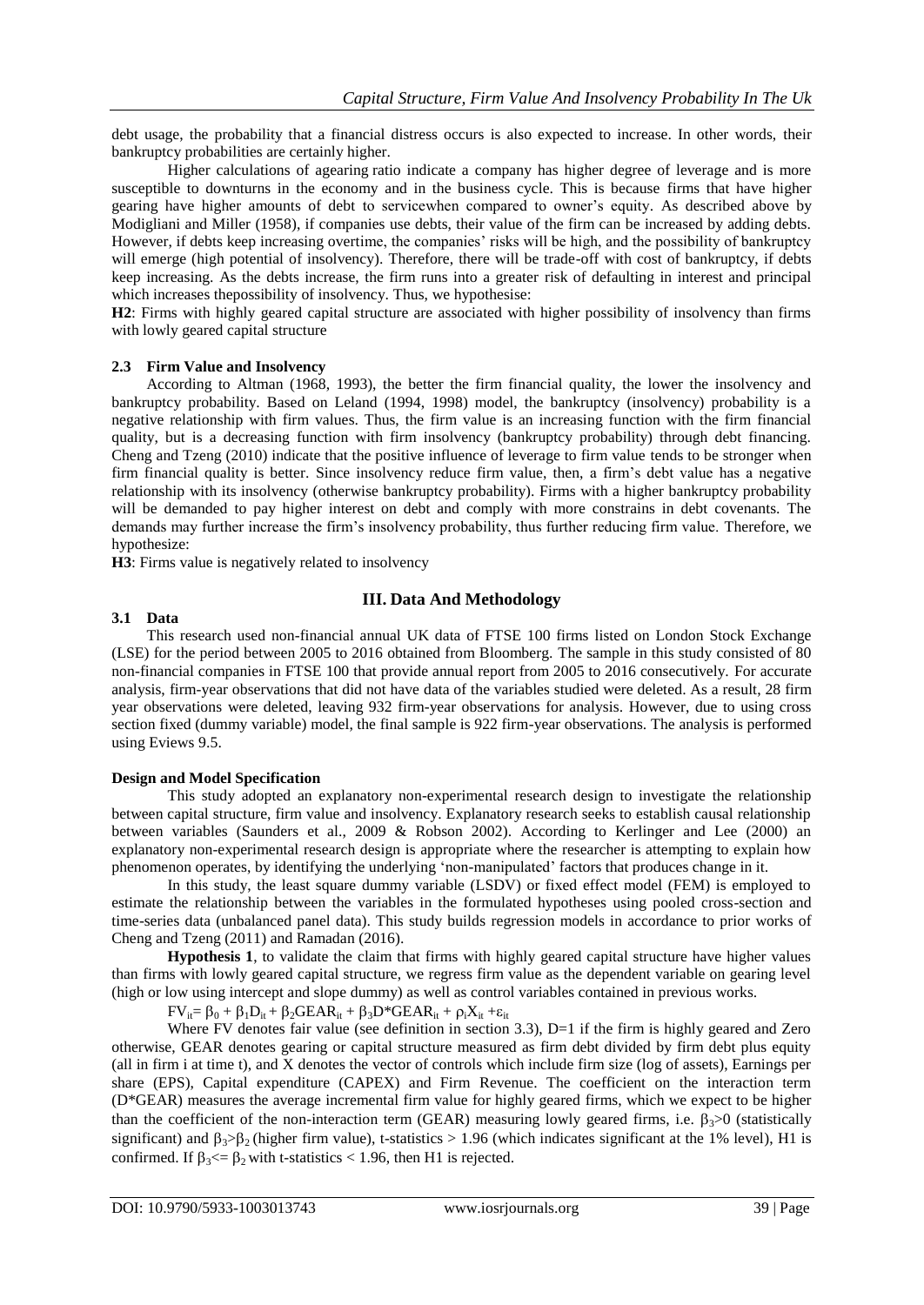**Hypothesis 2**, to validate the proposition that highly geared capital structure is associated with higher possibility of insolvency than lowly geared capital structure, we regress insolvency as the dependent variable on gearing level (high or low using intercept and slope dummy) as well as control variables contained in previous works.  $INSOLV_{ii} = \beta_0 + \beta_1D_{it} + \beta_2GEAR_{it} + \beta_3D*GEAR_{it} + \rho_iX_{it} + \varepsilon_{it}$ 

Where INSOLV denotes insolvency (see definition in section 3.3), D=1 if the firm is highly geared and Zero otherwise, GEAR denotes gearing or capital structure measured as firm debt divided by firm debt plus equity (all in firm i at time t), and X denotes the vector of controls which include firm size (log of assets), Earnings per share (EPS), Capital expenditure (CAPEX) and Firm cost. The coefficient on the interaction term (D\*GEAR) measures the average incremental likelihood of insolvency for highly geared firms, which we expect to be higher than the coefficient of the non-interaction term (GEAR) measuring lowly geared firms (since highlygeared capital structure has a higher possibility of insolvency), i.e.  $\beta_3$   $\beta_2$  (higher possibility of insolvency and bankruptcy for highly-geared firms relative to lowly-geared firms), H2 is confirmed. However, if  $\beta_1 \leq -\beta_2$ , then H2 is rejected.

**Hypothesis 3**, to validate that firm value is negatively related to insolvency or positively related to solvency, we regress solvency as the dependent variable on solvency as well as control variables contained in previous works.  $FV_{it} = \beta_0 + \beta_1 INSOLV_{it} + \rho_iX_{it} + \varepsilon_{it}$ 

Where FV denotes fair value (see definition in section 3.3), INSOLV denotes solvency (see definition in section 3.3) and X denotes the vector of controls which include firm size (log of assets), Earnings per share (EPS), Capital expenditure (CAPEX) and Firm Revenue. The coefficient on the INSOLV measures the average effect of insolvencyon firm value for firms, which we expect to be significant and positive (showing that the higher the firm value, the lower the insolvency and vice versa- a negative relation between firm value and insolvency), $\beta_1$ <0 (negative and statistically significant), t-statistics  $> 1.645$  (which indicates significant at the 5% level), H3 is confirmed. If  $\beta_1>0$  with t-statistics < 1.645, then H3 is rejected.

Where the variables are defined as:

a. Firm value is measured as enterprise value which is a market based proxy of firm value obtained from Bloomberg.

b. Insolvency is measured as the reverse of solvency ratio.

# Solvency Ratio = Net Income (or After-Tax Profit) + Depreciation

# Short-Term Liabilities + Long-term Liabilities

**c.** The gearing ratio measures firms financial leverage mathematically expressed as:

Gearing ratio = firm debt / (firm equity + firm debt)

With firm debt representing all long-term debt of a firm, and the equity representing the book value of ordinary share capital, share premium, reserves, retained earnings, and other equity components. A highly-geared ratio of above 50% is represented as  $D=1$ , while firms with gearing ratio less than 50% are given  $D=0$ 

d. Control vectors employed include firm size (log of assets), Earnings Per Share (EPS), Capital expenditure (log of fixed assets), firm revenue (log of Operating Revenue) and firm cost (log of operating cost).

# **IV. Findings**

This section reports the result of panel regression undertaken to test the hypotheses formulated in this study.

#### **4.1 Capital structure and Firm Value**

*Table 1: Cross-Sectional Regression Results of capital structure and Firm value, moderated by control variables*

| Variable     | Coefficient | Std. Error | t-Statistic | Prob.  |  |
|--------------|-------------|------------|-------------|--------|--|
| C            | 7.447735    | 1.774646   | 4.196745    | 0.0000 |  |
| D            | 0.330502    | 0.324613   | 1.018142    | 0.3089 |  |
| <b>GEAR</b>  | 0.350900    | 0.462297   | 0.759036    | 0.4480 |  |
| $D*GEAR$     | $-0.636514$ | 0.557087   | $-1.142576$ | 0.2535 |  |
| <b>FSIZE</b> | $-0.898368$ | 0.221497   | $-4.055887$ | 0.0001 |  |
| <b>EPS</b>   | 0.099703    | 0.052148   | 1.911935    | 0.0562 |  |
| <b>FREV</b>  | 0.051813    | 0.161882   | 0.320064    | 0.7490 |  |
| <b>FCAP</b>  | 0.343163    | 0.128846   | 2.663353    | 0.0079 |  |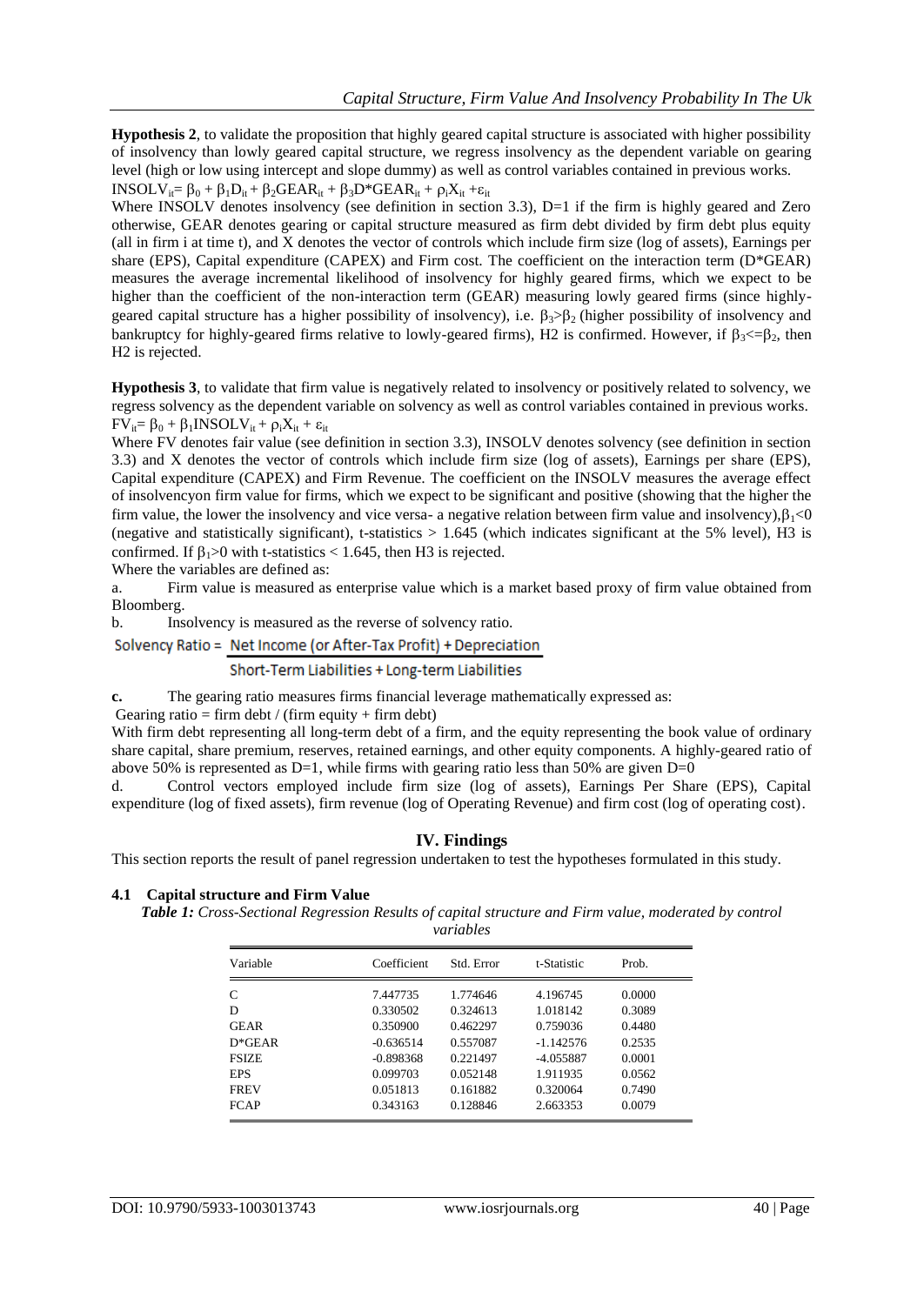The regression results suggest that highly geared firms have lower firm values with  $D^*G$ ear having a negative coefficient of 0.6365, indicating that as firms keep increasing the level of gearing (highly geared capital structure), firm value decreases by 63.65%. An explanation to this is the trade-off theory which posits that firm values increase with increase of debt until the marginal benefits from leverage equal to the marginal bankruptcy costs, at this point, the firm"s value reaches its maximum level. If there is a further increase the level of debt usages, firm value decreases rapidly. This observation is similar to Myers (2001) who found that borrowing that is not moderated lowers the value of such firms.

Another explanation for the negative relation between highly-geared capital structure and firm value draws root from the agency theory of asset substitute effect which holds that as debt to equity increases, management has an increased incentive to undertake risky projects (because of the availability of excess money from debt financing). These risky projects which are often hyped have high unsuccessful chances, which significantly reduce firm values.

The test results show that the coefficient of the interaction term  $\beta_3(-0.6365) < \beta_2(0.3509)$ . Thus, H1 is rejectedand it is upheld that firms with highly geared capital structure have lower values than firms with lowly geared capital structure. This result agrees with Aggarwal, Kyaw and Zhao (2012). A reason for this could be that low geared firms have more opportunities to increase leverage (external financing to meet their investment requirements) and this is priced positively by the market, which value is increasing for such firms.

Also, the benefits of excess debt financing (tax shields)for highly-geared firms falls below the cost associated with such financing option (interest, agency costs and bankruptcy costs), thus reducing the value of highly-geared firms. This contradicts the findings of Fernandez (2005) and Cheng and Tzeng (2010) who found that whether cost and risk of the leverage (highly-geared capital structure) are considered or not, the present value of the tax shields is always positive, leading to higher firm value.

## **Capital Structure and Insolvency**

*Table 2: Cross-Sectional Regression Results of capital structure and Insolvency, moderated by control* 

| Variable     | Coefficient | Std. Error | t-Statistic | Prob.  |
|--------------|-------------|------------|-------------|--------|
| C            | 48.96861    | 52.29820   | 0.936335    | 0.3494 |
| D            | $-6.227798$ | 9.344951   | $-0.666435$ | 0.5053 |
| <b>GEAR</b>  | $-13.48168$ | 13.32284   | $-1.011922$ | 0.3119 |
| $D*GEAR$     | 12.10451    | 16.10677   | 0.751517    | 0.4526 |
| <b>FSIZE</b> | $-1.351180$ | 6.438913   | $-0.209846$ | 0.8338 |
| <b>FREV</b>  | $-1.988411$ | 4.674646   | $-0.425361$ | 0.6707 |
| <b>FOC</b>   | $-1.222511$ | 11.72389   | $-0.104275$ | 0.9170 |
| <b>FCAP</b>  | $-4.646975$ | 3.731602   | $-1.245303$ | 0.2134 |

Dependent Variable: INSOLV

The regression results show that highly geared firms have higherlikelihood of insolvency with D\*Gear having a positive coefficient of 12.10, indicating that as firms keep increasing the level of gearing (highly geared capital structure), firm possibility of insolvency increases by 12.10 times. An explanation for this could be that as the debts increase of highly geared firms, these firms run into a greater risk of defaulting in interest and principal which increases the possibility of insolvency.This finding agrees with Cheng and Tzeng (2010).

The test results show that the coefficient of the interaction term  $\beta_3(12.10451) > \beta_2(-13.48168)$ . Thus, H2 is accepted, and it is upheld that firms with highly geared capital structure have higher likelihood of insolvency than firms with lowly geared capital structure.

A reason for this could be because as firms use more debts in their capital structure, it is more likely to have financial distress where they are unable to liquidate debt because the probability of financial distress occurring is also expected to increase with increase in debt usage.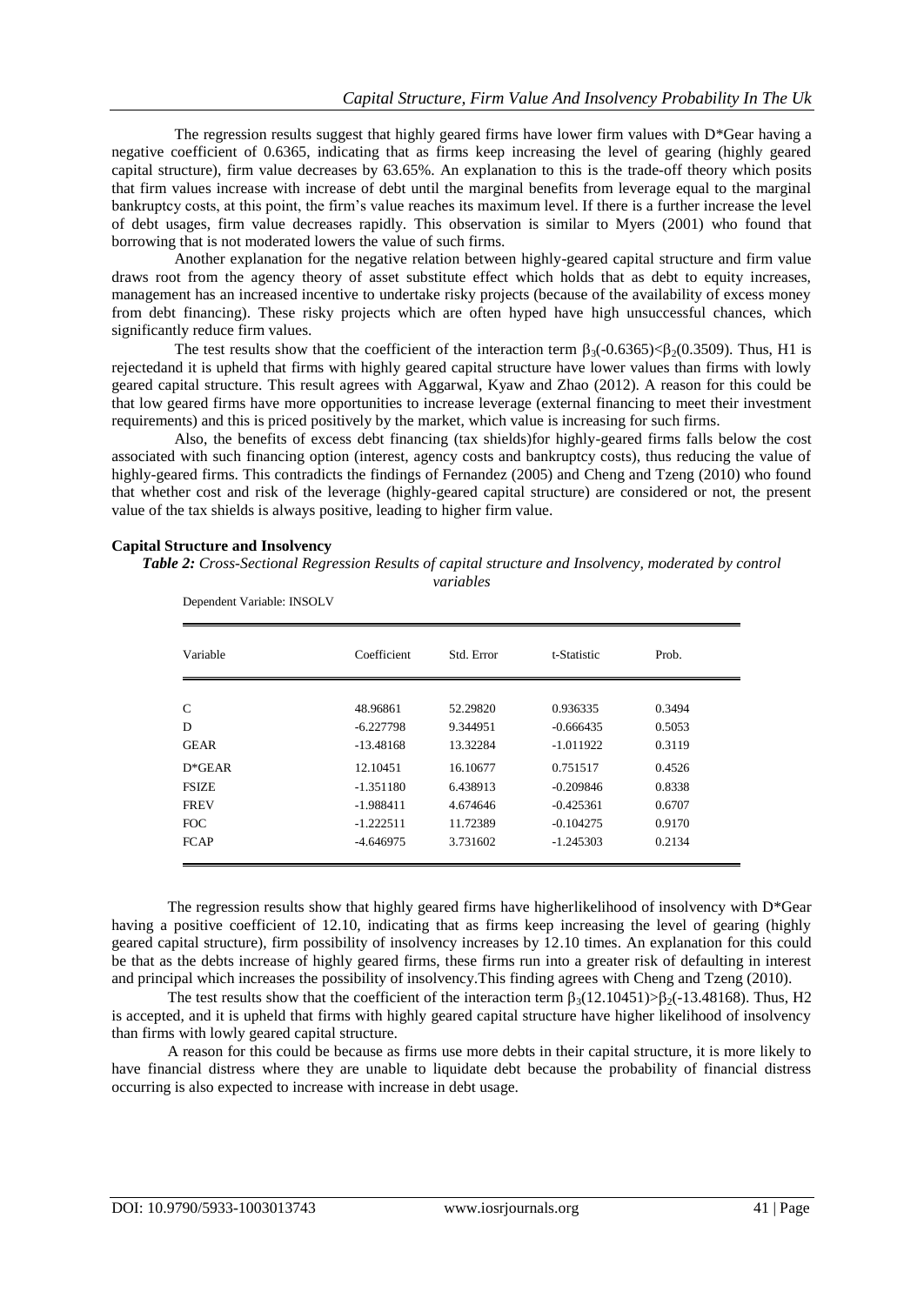## **Firm value and Insolvency**

| Variable      | Coefficient | Std. Error | t-Statistic | Prob.  |
|---------------|-------------|------------|-------------|--------|
| C             | 7.277685    | 1.768560   | 4.115033    | 0.0000 |
| <b>INSOLV</b> | $-0.000691$ | 0.001207   | 0.572499    | 0.5671 |
| <b>FSIZE</b>  | $-0.875962$ | 0.219075   | $-3.998466$ | 0.0001 |
| <b>EPS</b>    | 0.096464    | 0.051428   | 1.875698    | 0.0610 |
| <b>FREV</b>   | 0.045882    | 0.161431   | 0.284218    | 0.7763 |
| <b>FCAP</b>   | 0.354755    | 0.128268   | 2.765726    | 0.0058 |

*Table 3: Cross-Sectional Regression Results of Firm value and Insolvency, moderated by control variables* Dependent Variable: FV

The regression results show that insolvency is inversely related with firm value. Firms with higher values have lower possibility of insolvency. When the probability of insolvency rises by 1 percent, firm value falls by 0.0691 percent. This impact is not statistically significant.

The test results show that the coefficient of INSOLV is negative, i.e.  $\beta_1$ (-0.000691), but not significant at 5% level of significance, i.e. calculated t-statistics(0.5671) <critical t-statistics (1.96). Thus, since the inverse relationship between firm value and insolvency probability is not statistically significant, the coefficient of INSOLV is regarded not to be statistically different from zero, hence, H3 is rejected. It is therefore upheld that firm value is negatively related to insolvency probability of firms in FTSE 100. However, the negative relationship between them is not statistically significant. This negative relationship conforms to the findings of Cheng and Tzeng (2010).

## **V. Conclusion**

Gearing (Leverage) has been recognized as a vital discuss in capital structure literature. Gearing helps companies maintain optimal capital structure for improving firm value, and provides tax shields. Though improving firm value and ensuring that firms take advantage of tax shields, it is associated with great risk. This risk can significantly reduce firm value and increase the likelihood of firms" insolvency when unchecked.

The trade-off theory and Pecking order theory reveal that the total benefit of debt must be matched against the total cost of debt if a firm wants to reap the benefit of increasing value from its gearing level.This analysis of the relationship between firm value, gearing level and gearing cost/benefits is of great importance to firms in emerging markets because the maximizing-value firm will not use its debt to equity ratio in excess of the optimal capital structure.Firms that use more debt in their capital structure will likely face financial distress, arising from their inability to liquidate excessive debt and the interest thereon, depleting firm value.

Furthermore, firms with better financial quality have lower insolvency likelihood and higher firm value. Thus, firm value is an increasing function with firm financial quality, but a decreasing function with firm insolvency through debt financing; hence resulting in a negative relation between firm value and insolvency probability. This conforms to Chen and Tzeng (2011).

In conclusion, the results of the first and second hypotheses tested in this study reveal that highlygeared firms have lower firm values and higher likelihood of insolvency compared to lowly-geared firms.Our third hypothesis further revealsthat firm value is negatively related with probability of insolvency, though the relationship is not significant.

#### **References**

- [1]. Adrienn H. (2014), "Summary [of theories in](http://linker.westminster.ac.uk/sfx_wmin?ctx_ver=Z39.88-2004&ctx_enc=info:ofi/enc:UTF-8&ctx_tim=2017-02-21T17%3A11%3A53IST&url_ver=Z39.88-2004&url_ctx_fmt=infofi/fmt:kev:mtx:ctx&rfr_id=info:sid/primo.exlibrisgroup.com:primo3-Article-doaj_xml&rft_val_fmt=info:ofi/fmt:kev:mtx:journal&rft.genre=article&rft.atitle=SUMMARY%20OF%20THEORIES%20IN%20CAPITAL%20STRUCTURE%20DECISIONS&rft.jtitle=Annals%20of%20the%20University%20of%20Oradea%20:%20Economic%20Science&rft.btitle=&rft.aulast=&rft.auinit=&rft.auinit1=&rft.auinitm=&rft.ausuffix=&rft.au=Herczeg%20Adrienn&rft.aucorp=&rft.date=20140701&rft.volume=23&rft.issue=1&rft.part=&rft.quarter=&rft.ssn=&rft.spage=912&rft.epage=918&rft.pages=912-918&rft.artnum=&rft.issn=1222-569X&rft.eissn=1582-5450&rft.isbn=&rft.sici=&rft.coden=&rft_id=info:doi/&rft.object_id=&svc_val_fmt=info:ofi/fmt:kev:mtx:sch_svc&svc.fulltext=yes&rft_dat=%3Cdoaj_xml%3Eoai:doaj.org/article:1844bbd8f9784945b6747edfa295c56f%3C/doaj_xml%3E&rft.eisbn=&rft_id=info:oai/&req.language=eng) capital structure decisions," Peer Reviewed Journal: Annals of the University of Oradea : Economic Science (Vol.23(1), pp.912-918). [online] Available fro[mhttp://web.b.ebscohost.com/ehost/pdfviewer/pdfviewer?sid=1c85f16f-e35b-4023-8146-](http://web.b.ebscohost.com/ehost/pdfviewer/pdfviewer?sid=1c85f16f-e35b-4023-8146-9bb6393b5d41%40sessionmgr101&vid=1&hid=116) [9bb6393b5d41%40sessionmgr101&vid=1&hid=116](http://web.b.ebscohost.com/ehost/pdfviewer/pdfviewer?sid=1c85f16f-e35b-4023-8146-9bb6393b5d41%40sessionmgr101&vid=1&hid=116)
- [2]. Aggarwal, R. Kyaw, N. A. and Zhao X., (2008), "Leverage and Firm Value: A Global Perspective," [online] Available from http://citeseerx.ist.psu.edu/viewdoc/download?doi=10.1.1.587.7508&rep=rep1&type=pdf
- [3]. Altman, E. (1993), "A further empirical investigation of the bankruptcy cost question," Journal of Finance, 1067–1089 [online] Available fro[m http://onlinelibrary.wiley.com/doi/10.1111/j.1540-6261.1984.tb03893.x/pdf](http://onlinelibrary.wiley.com/doi/10.1111/j.1540-6261.1984.tb03893.x/pdf)
- [4]. Altman, E. I. (1984), "A further empirical investigation of the bankruptcy cost question," *Journal of Finance 39, 1067-1089.*  from [http://onlinelibrary.wiley.com/doi/10.1111/j.1540-](http://onlinelibrary.wiley.com/doi/10.1111/j.1540-6261.1984.tb03893.x/abstract) [6261.1984.tb03893.x/abstract](http://onlinelibrary.wiley.com/doi/10.1111/j.1540-6261.1984.tb03893.x/abstract)
- [5]. Amour, J., (2001), "The law and economics of corporate insolvency: A review. ESRC centre for Business Research, University of Cambridge," Working Paper No. 197. [Online] Available from [https://www.cbr.cam.ac.uk/fileadmin/user\\_upload/centre-for](https://www.cbr.cam.ac.uk/fileadmin/user_upload/centre-for-business)[business](https://www.cbr.cam.ac.uk/fileadmin/user_upload/centre-for-business) research/downloads/working-papers/wp197.pdf
- [6]. Association of Business Recovery Professionals (2008), "Understanding insolvency," [online] Available from [https://www.r3.org.uk/media/documents/publications/public/Understanding\\_insolvency\\_-\\_October\\_2008.pdf.](https://www.r3.org.uk/media/documents/publications/public/Understanding_insolvency_-_October_2008.pdf)